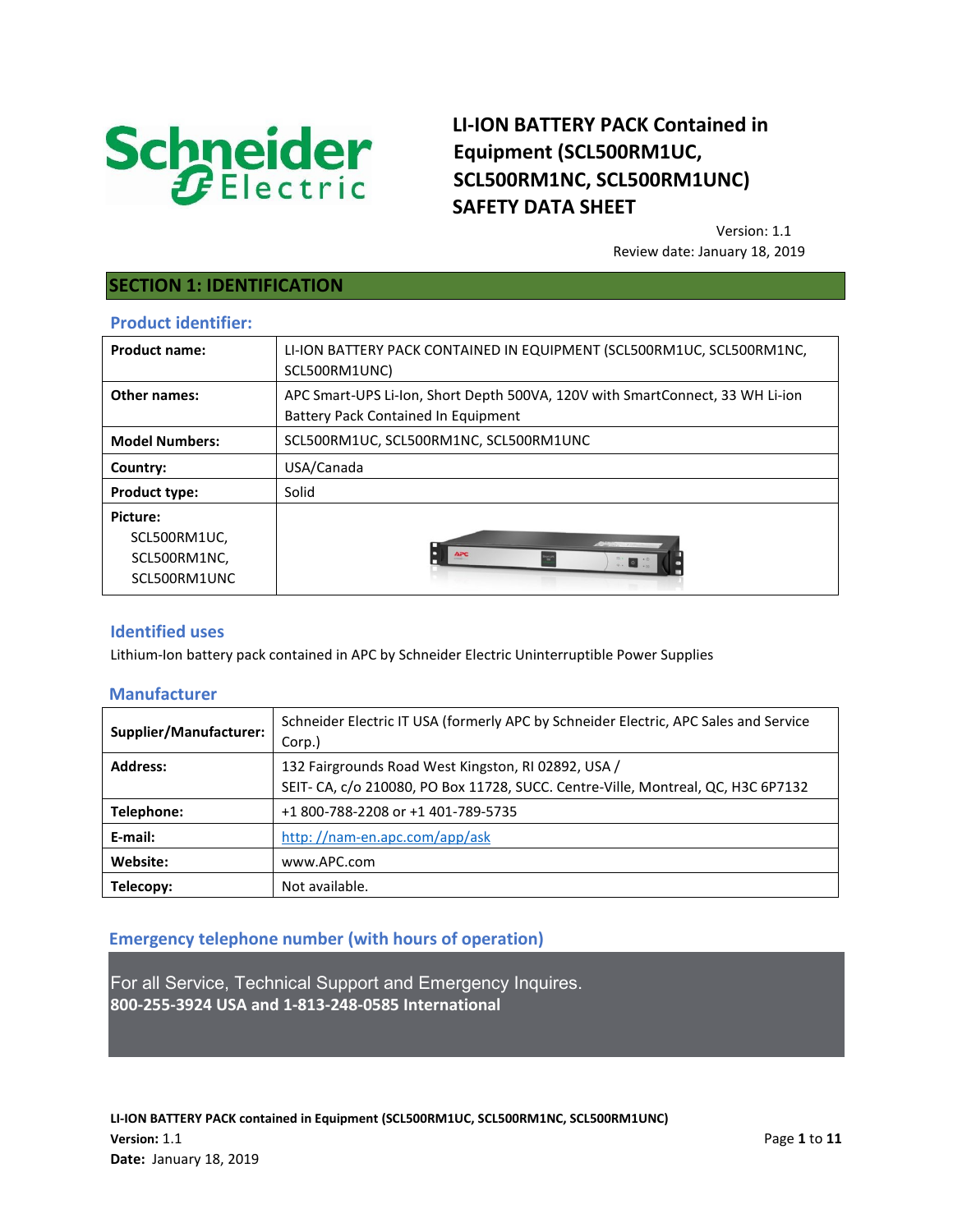## **SECTION 2: HAZARDS IDENTIFICATION**

OSHA Hazard Communication Status: This material is not considered hazardous by the OSHA Hazard Communication Standard 29CFR 1910.1200.

| Carcinogenicity (NTP):  | Not listed |
|-------------------------|------------|
| Carcinogenicity (IARC): | Not listed |
| Carcinogenicity (OSHA): | Not listed |

## **Classification of the substance or mixture:**

Not classified.

### **GHS label elements:**

| Signal word:       | No signal word.                                   |
|--------------------|---------------------------------------------------|
| Hazard statements: | No known significant effects or critical hazards. |

### **Precautionary statements**

| <b>Prevention:</b> | Not applicable |
|--------------------|----------------|
| <b>Response</b>    | Not applicable |
| <b>Storage</b>     | Not applicable |
| <b>Disposal</b>    | Not applicable |

### **Hazards not otherwise classified (HNOC)**

Physical hazards not otherwise classified (PHNOC): None known.

Health hazards not otherwise classified (HHNOC): In case of cell damage, possible release of dangerous substances and a flammable gas mixture

## **SECTION 3: COMPOSITION / INFORMATION ON INGREDIENTS**

Substance/Mixture: Mixture. Other means of identification: Not available.

### **CAS number/other identifiers**

| Product/ingredient<br>name          | <b>Identifiers</b> | %              | Classification<br>OSHA HCS 2015                                                  |
|-------------------------------------|--------------------|----------------|----------------------------------------------------------------------------------|
| Lithium Iron<br>Phosphate (LiFePO4) | CAS: 15365-14-7    | 25-35          | Eye, Skin, Respiratory Irritant                                                  |
| Carbon, as Graphite                 | CAS: 7440-44-0     | 12-18          | Eye, Skin, Respiratory Irritant                                                  |
| Aluminum Metal                      | CAS: 7429-90-5     | $3 - 7$        | Inert                                                                            |
| Copper Metal                        | CAS: 7440-50-8     | $\geq 10 - 30$ | Inert                                                                            |
| Electrolyte (*)                     | Mixture            | $12 - 17$      | Mixture: Flammable; Reactive;<br>Sensitizer; Eye, Skin & Respiratory<br>Irritant |

**LI-ION BATTERY PACK contained in Equipment (SCL500RM1UC, SCL500RM1NC, SCL500RM1UNC) Version:** 1.1 **Page 2** to **11 Date:** January 18, 2019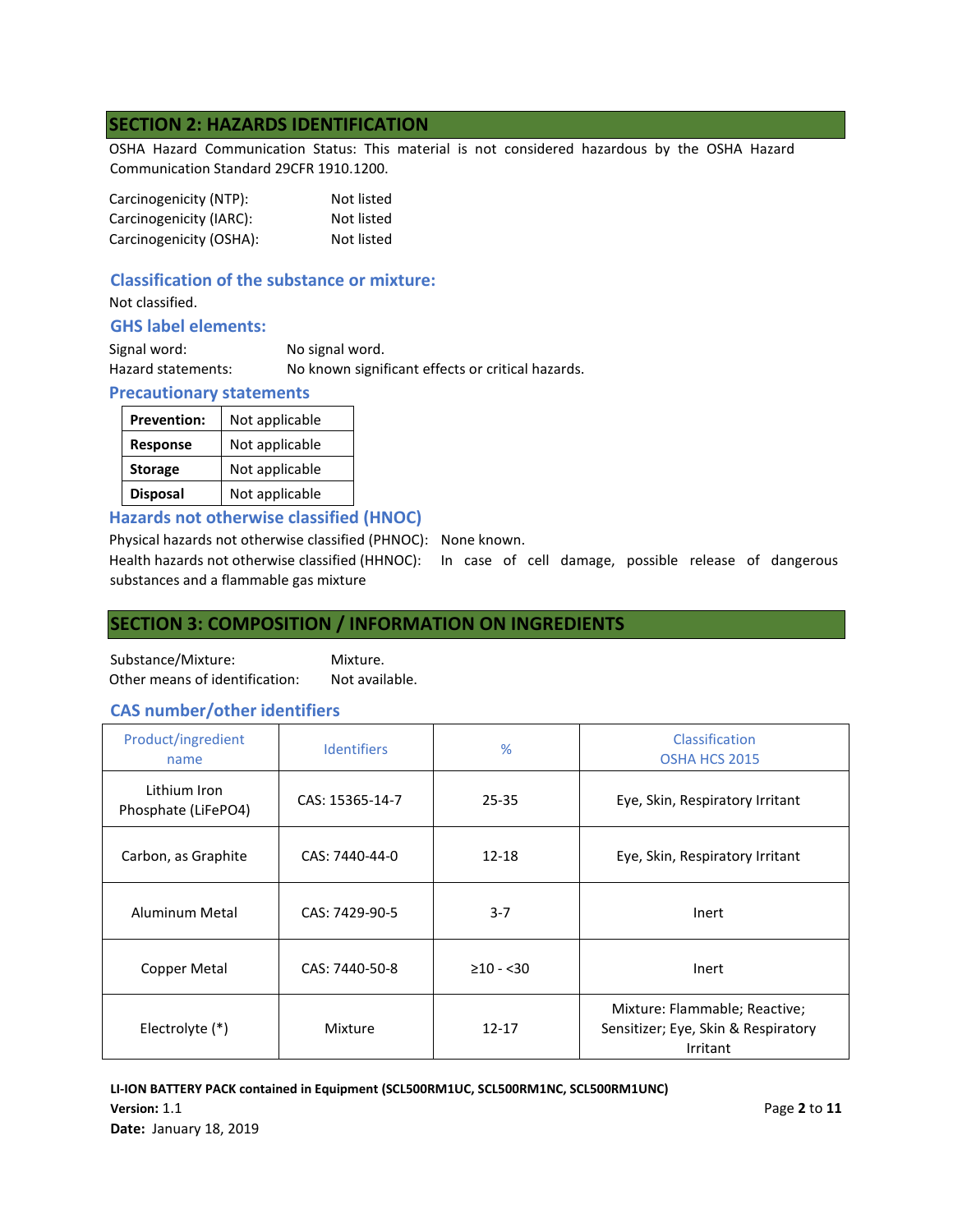## **Further Information**

For information purposes: (\*) Main ingredients: Lithium hexafluorophosphate, organic carbonates

Because of the cell structure the dangerous ingredients will not be available if used properly.

| Mercury content: | $Hg < 0.1$ mg/kg |
|------------------|------------------|
| Cadmium content: | Cd < 1mg/kg      |
| Lead content:    | $Pb < 10$ mg/kg  |

# **SECTION 4: FIRST AID MEASURES**

### **General information**

The following first aid measures are required only in case of exposure to interior battery components after damage of the external battery casing.

Undamaged, closed cells do not represent a danger to the health.

### **Description of necessary first aid measures**

| Eye contact       | Rinse immediately with plenty of water, also under the eyelids, for at least 15 minutes. Seek<br>medical treatment by eye specialist. |
|-------------------|---------------------------------------------------------------------------------------------------------------------------------------|
| <b>Inhalation</b> | Ensure of fresh air. Consult a physician.                                                                                             |
| Skin contact      | In case of contact with skin wash off immediately with plenty of water. Consult a physician.                                          |
| Ingestion         | Drink plenty of water.<br>Call a physician immediately.                                                                               |

# **Most important symptoms/effects, acute and delayed Potential acute health effects**

| Eye contact                         | No known significant effects or critical hazards. |
|-------------------------------------|---------------------------------------------------|
| <b>Inhalation</b>                   | No known significant effects or critical hazards. |
| <b>Skin contact</b>                 | No known significant effects or critical hazards. |
| Ingestion                           | No known significant effects or critical hazards. |
| <b>Over-exposure signs/symptoms</b> |                                                   |
| Eye contact                         | No known significant effects or critical hazards. |
| <b>Inhalation</b>                   | No known significant effects or critical hazards. |
| <b>Skin contact</b>                 | No known significant effects or critical hazards. |
| Ingestion                           | No known significant effects or critical hazards. |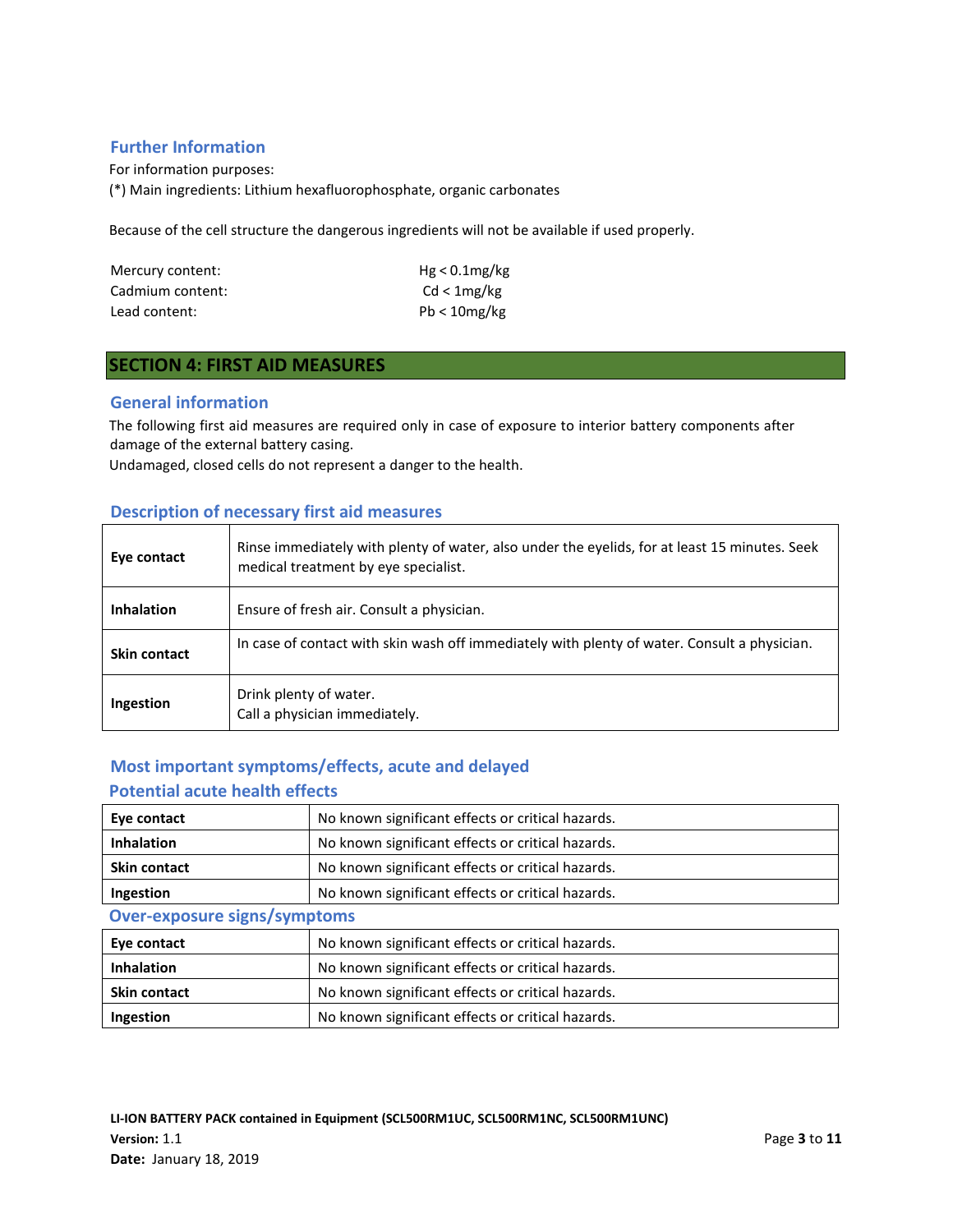# **Indication of immediate medical attention and special treatment needed, if necessary**

| Notes to physician                         | none                                                                              |
|--------------------------------------------|-----------------------------------------------------------------------------------|
| <b>Specific treatments</b>                 | No specific treatment                                                             |
| <b>Protection of first-aiders</b>          | No action shall be taken involving any personal risk or without suitable training |
| See toxicological information (Section 11) |                                                                                   |

See toxicological information (Section 11)

# **SECTION 5: FIRE-FIGHTING MEASURES**

## **Extinguishing media**

| Suitable extinguishing media                      | Cold water and dry powder in large amount are applicable.<br>Use metal fire extinction powder or dry sand if only few cells are involved.                                                                      |
|---------------------------------------------------|----------------------------------------------------------------------------------------------------------------------------------------------------------------------------------------------------------------|
| Unsuitable extinguishing<br>media                 | None known.                                                                                                                                                                                                    |
| Specific hazards arising from<br>the chemical     | May form hydrofluoric acid if electrolyte comes into contact with water.                                                                                                                                       |
| <b>Hazards thermal</b><br>decomposition products  | In case of fire, the formation of the following flue gases cannot be excluded:<br>Hydrogen fluoride (HF), Carbon monoxide and carbon dioxide.                                                                  |
| Special protective actions for<br>fire-fighters   | If possible, remove cell(s) from firefighting area. If heated above $125^{\circ}$ C,<br>cell(s) can explode/vent. Cell is not flammable but internal organic<br>material will burn if the cell is incinerated. |
| Special protective equipment<br>for fire-fighters | Wear self-contained breathing apparatus and protective suit.                                                                                                                                                   |

# **SECTION 6: ACCIDENTAL RELEASE MEASURES**

## **Personal precautions, protective equipment and emergency procedures**

| For non-emergency<br>personnel | Use personal protective clothing.<br>Avoid contact with skin, eyes and clothing.<br>Avoid breathing fume and gas.                            |
|--------------------------------|----------------------------------------------------------------------------------------------------------------------------------------------|
| For emergency<br>responders    | Take note of any information in Section 8 on suitable and unsuitable materials. See also<br>the information in "For nonemergency personnel". |
| Environmental<br>precautions   | Do not discharge into the drains/surface waters/groundwater.                                                                                 |

# **Methods and materials for containment and cleaning up**

Take up mechanically and send for disposal.

Note: See Section 1 for emergency contact information and Section 13 for waste disposal.

### **LI-ION BATTERY PACK contained in Equipment (SCL500RM1UC, SCL500RM1NC, SCL500RM1UNC)**

**Version:** 1.1 **Page 4** to **11 Date:** January 18, 2019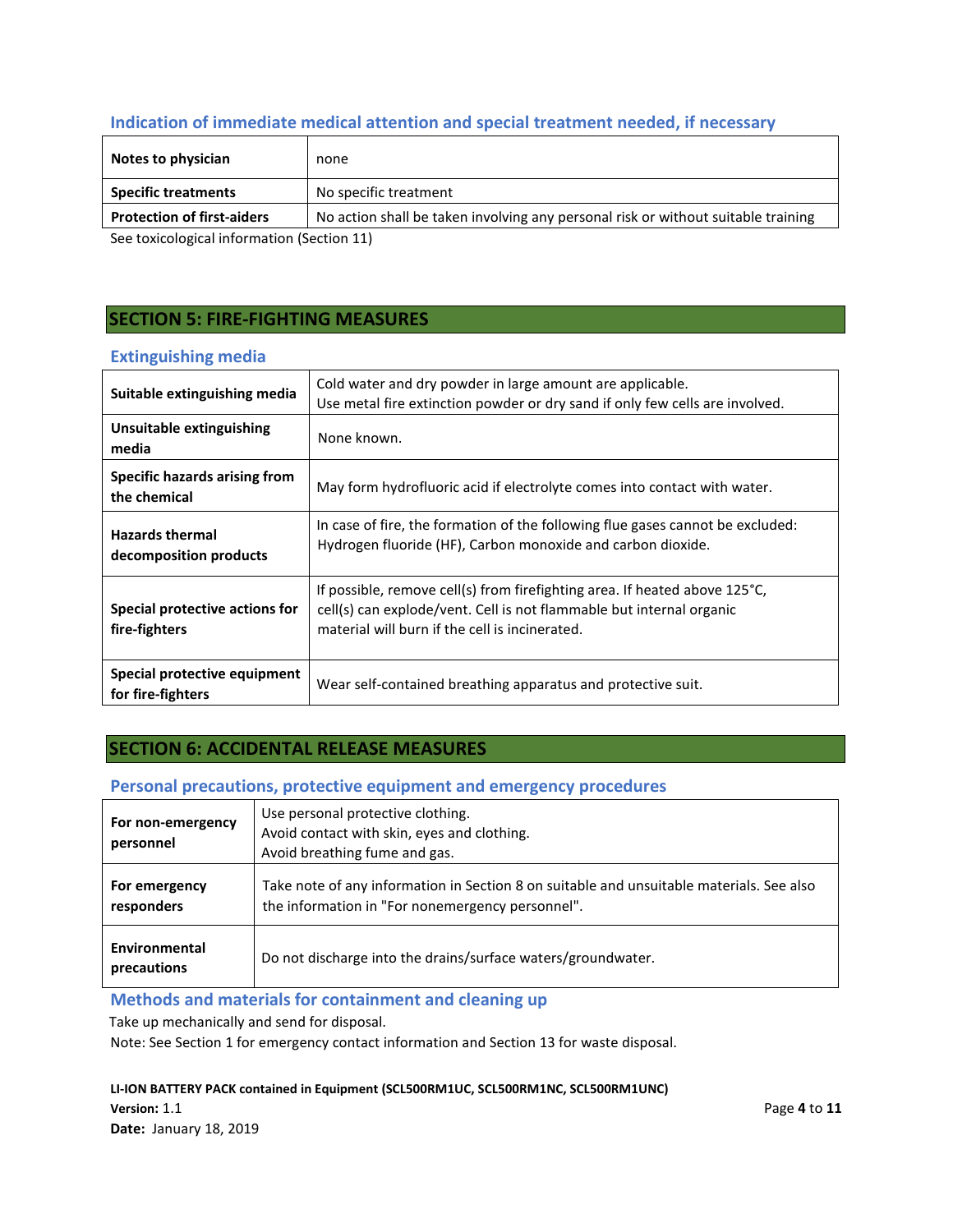# **SECTION 7: HANDLING AND STORAGE**

## **Precautions for safe handling**

| <b>Protective measures</b>                                         | Put on appropriate personal protective equipment (see Section 8).                                                                                                                                                            |
|--------------------------------------------------------------------|------------------------------------------------------------------------------------------------------------------------------------------------------------------------------------------------------------------------------|
| Advice on safe handling                                            | Avoid short circuiting the cell. Avoid mechanical damage of the cell. Do not open<br>or disassemble.<br>Advice on protection against fire and explosion<br>Keep away from open flames, hot surfaces and sources of ignition. |
| Conditions for safe storage,<br>including any<br>incompatibilities | Storage at room temperature at approx. 20°C, 60% of the nominal capacity (OCV<br>approx. 3.6 - 3.9 V).<br>Keep in closed original container.                                                                                 |

# **SECTION 8: EXPOSURE CONTROLS / PERSONAL PROTECTION**

# **Control parameters**

### **United States Occupational exposure limits**

None

### **Canada**

None

| Appropriate<br>engineering controls | No specific precautions necessary. |
|-------------------------------------|------------------------------------|
| Environmental<br>exposure controls  | No specific precautions necessary. |

# **Individual protection measures**

| <b>Hygiene measures</b>       | When using do not eat, drink or smoke. Wash hands before breaks and after work. |  |
|-------------------------------|---------------------------------------------------------------------------------|--|
| <b>Eye/face protection</b>    | No specific precautions necessary.                                              |  |
| Hand protection               | No specific precautions necessary.                                              |  |
| <b>Body protection</b>        | No specific precautions necessary.                                              |  |
| Other skin protection         | No specific precautions necessary.                                              |  |
| <b>Respiratory protection</b> | No specific precautions necessary.                                              |  |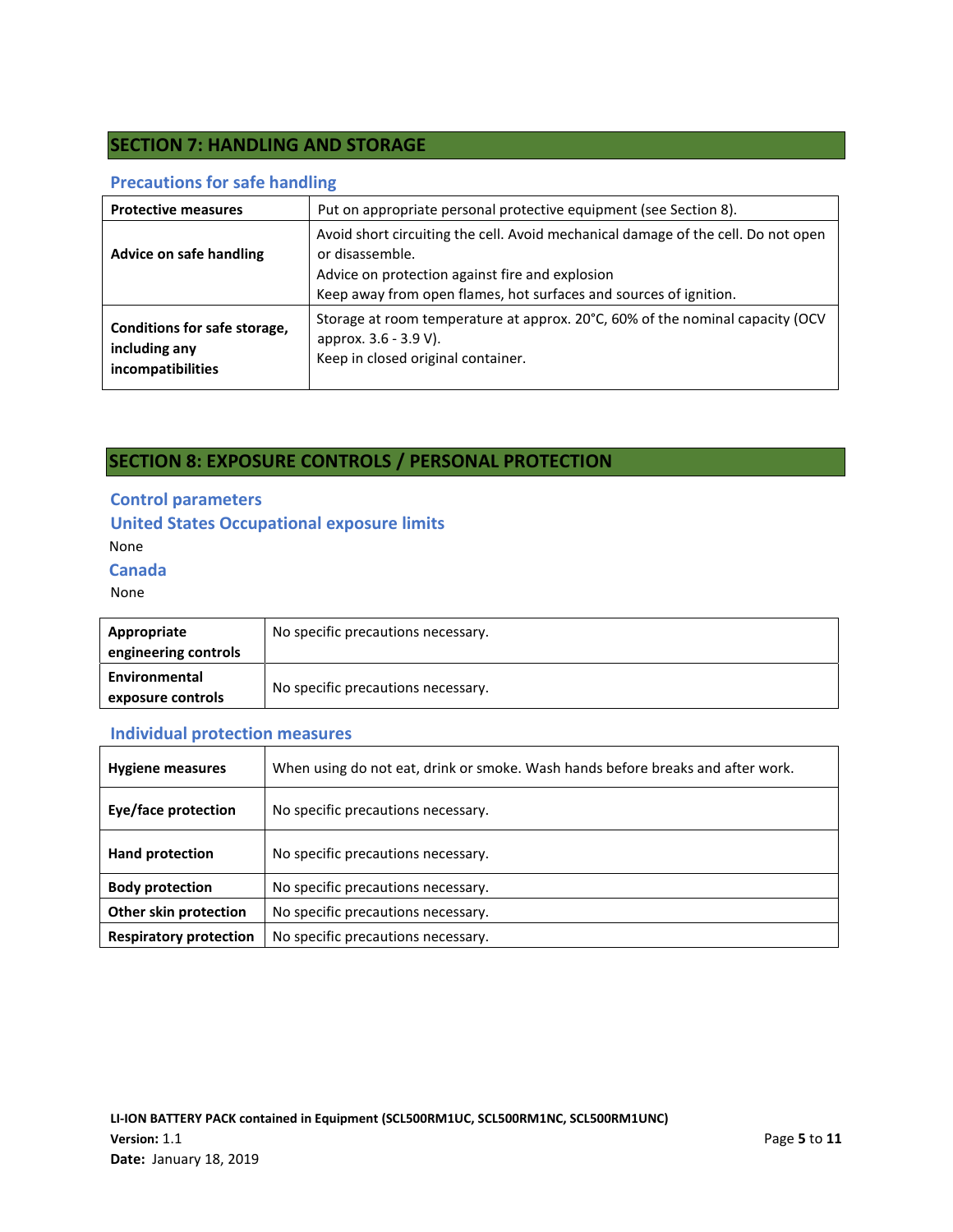# **SECTION 9: PHYSICAL AND CHEMICAL PROPERTIES**

### **Appearance**

| <b>Physical state</b>                        | Solid.          |
|----------------------------------------------|-----------------|
| Color                                        | Various.        |
| Odor                                         | Odorless.       |
| <b>Odor threshold</b>                        | Not applicable. |
| pH                                           | Not applicable. |
| <b>Melting point</b>                         | Not applicable. |
| <b>Boiling point</b>                         | Not applicable. |
| <b>Flash point</b>                           | Not applicable. |
| <b>Evaporation rate</b>                      | Not applicable. |
| Flammability (solid, gas)                    | Not applicable. |
| Lower and upper explosive (flammable) limits | Not applicable. |
| Vapor pressure                               | Not applicable. |
| <b>Vapor density</b>                         | Not applicable. |
| <b>Relative density</b>                      | Not applicable. |
| Solubility in water                          | Insoluble.      |
| Partition coefficient: n-octanol/water       | Not applicable. |
| <b>Auto-ignition temperature</b>             | Not applicable. |
| <b>Decomposition temperature</b>             | Not applicable. |
| <b>Viscosity</b>                             | Not applicable. |

# **SECTION 10: STABILITY AND REACTIVITY**

| Reactivity                                   | No specific test data related to reactivity available for this product or its<br>ingredients.              |
|----------------------------------------------|------------------------------------------------------------------------------------------------------------|
| <b>Chemical stability</b>                    | The product is stable.                                                                                     |
| <b>Possibility of hazardous</b><br>reactions | Hazardous reactions will not occur.                                                                        |
| <b>Conditions to avoid</b>                   | Keep away from open flames, hot surfaces and sources of ignition. Do not<br>puncture, crush or incinerate. |
| Incompatible materials                       | No materials to be especially mentioned.                                                                   |
| <b>Hazardous decomposition</b><br>products   | In case of open cells, there is the possibility of hydrofluoric acid and<br>carbon monoxide release.       |
| <b>Additional information</b>                | No decomposition if stored and applied as directed.                                                        |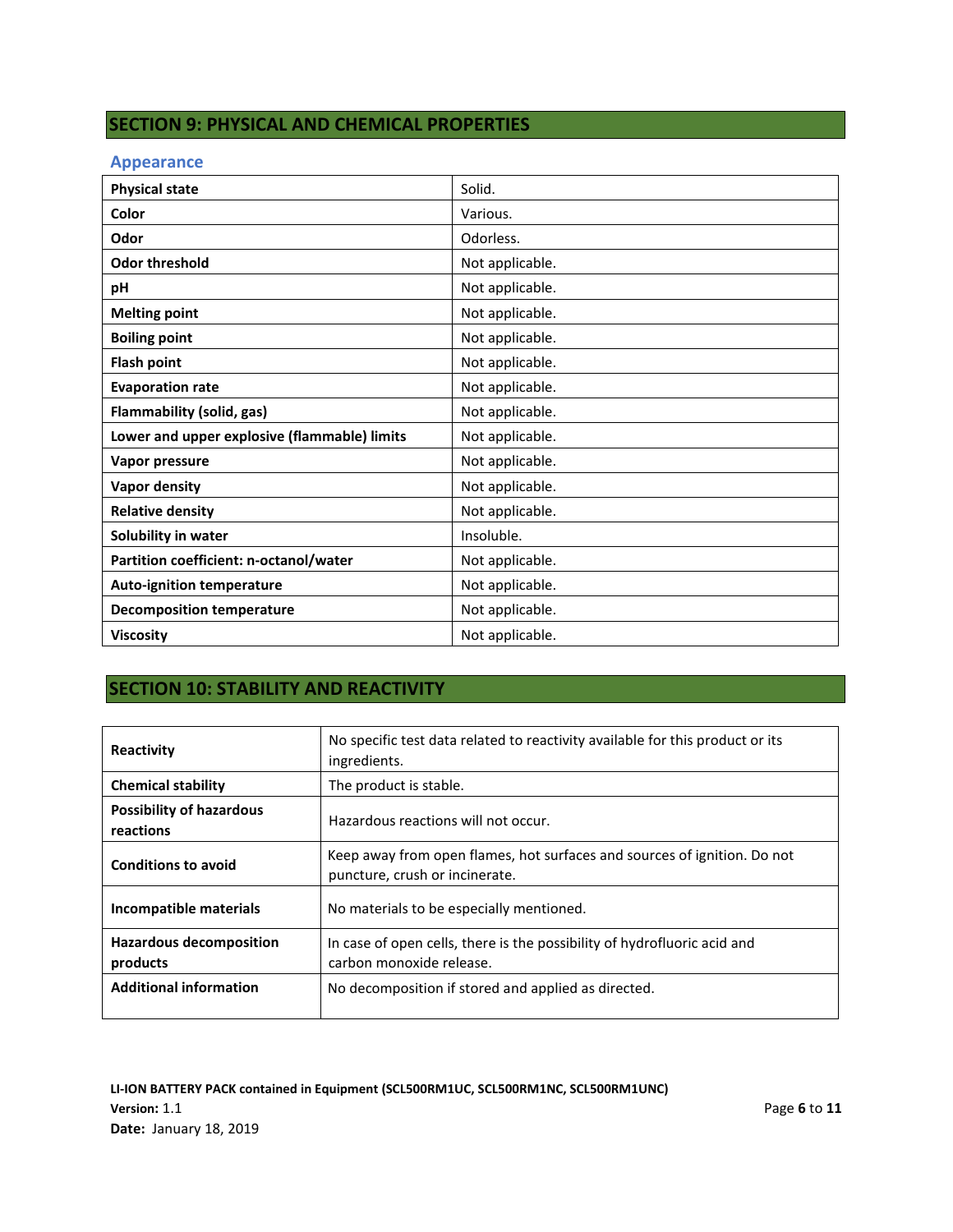# **SECTION 11: TOXICOLOGICAL INFORMATION**

### **Information on toxicological effects**

| <b>Acute toxicity</b>                                 | There is no data available. |
|-------------------------------------------------------|-----------------------------|
| <b>Irritation/Corrosion</b>                           | There is no data available. |
| Sensitization                                         | There is no data available. |
| <b>Mutagenicity</b>                                   | There is no data available. |
| Carcinogenicity                                       | There is no data available. |
| <b>Reproductive toxicity</b>                          | There is no data available. |
| <b>Teratogenicity</b>                                 | There is no data available. |
| Specific target organ toxicity (single exposure)      | There is no data available. |
| Specific target organ toxicity (repeated<br>exposure) | There is no data available. |
| <b>Aspiration hazard</b>                              | There is no data available. |

Information on the likely routes of exposure: Dermal contact, Eye contact, Inhalation, Ingestion.

## **Potential acute health effects**

| Eye contact         | No known significant effects or critical hazards. |
|---------------------|---------------------------------------------------|
| <b>Inhalation</b>   | No known significant effects or critical hazards. |
| <b>Skin contact</b> | No known significant effects or critical hazards. |
| Ingestion           | No known significant effects or critical hazards. |

## **Symptoms related to the physical, chemical and toxicological characteristics**

| Eye contact         | No known significant effects or critical hazards. |
|---------------------|---------------------------------------------------|
| <b>Inhalation</b>   | No known significant effects or critical hazards. |
| <b>Skin contact</b> | No known significant effects or critical hazards. |
| Ingestion           | No known significant effects or critical hazards. |

# **Delayed and immediate effects and also chronic effects from short and long term exposure**

## **Short term exposure**

| <b>Potential immediate effects</b> | No known significant effects or critical hazards. |
|------------------------------------|---------------------------------------------------|
| <b>Potential delayed effects</b>   | No known significant effects or critical hazards. |

### **Long term exposure**

| <b>Potential immediate effects</b> | No known significant effects or critical hazards. |
|------------------------------------|---------------------------------------------------|
| <b>Potential delayed effects</b>   | No known significant effects or critical hazards. |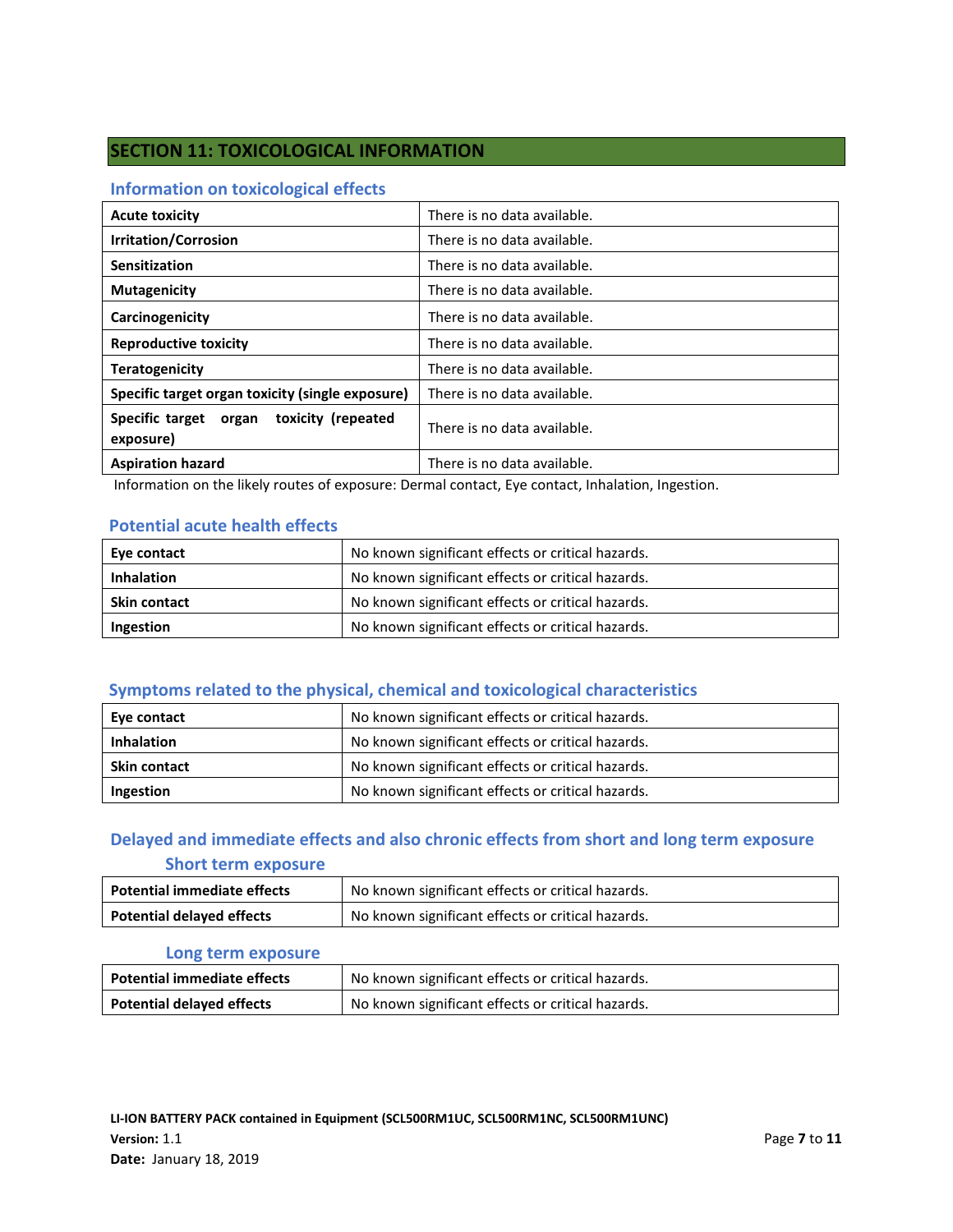## **Potential chronic health effects**

| General                      | No known significant effects or critical hazards. |
|------------------------------|---------------------------------------------------|
| Carcinogenicity              | No known significant effects or critical hazards. |
| <b>Mutagenicity</b>          | No known significant effects or critical hazards. |
| <b>Teratogenicity</b>        | No known significant effects or critical hazards. |
| <b>Developmental effects</b> | No known significant effects or critical hazards. |
| <b>Fertility effects</b>     | No known significant effects or critical hazards. |

## **Numerical measures of toxicity**

Acute toxicity estimates: There is no data available.

# **SECTION 12: ECOLOGICAL INFORMATION**

| Toxicity                         | There is no data available. |
|----------------------------------|-----------------------------|
| Persistence and degradability    | There is no data available. |
| <b>Bioaccumulative potential</b> | There is no data available. |

### **Mobility in soil**

| Soil/water partition coefficient (Koc) | No data available.                                |
|----------------------------------------|---------------------------------------------------|
| Other adverse effects                  | No known significant effects or critical hazards. |

## **Further information**

Ecological injuries are not known or expected under normal use. Do not flush into surface water or sanitary sewer system.

# **SECTION 13: DISPOSAL CONSIDERATIONS**

### **Advice on disposal**

For recycling consult manufacturer.

## **Contaminated packaging**

Disposal in accordance with local regulations.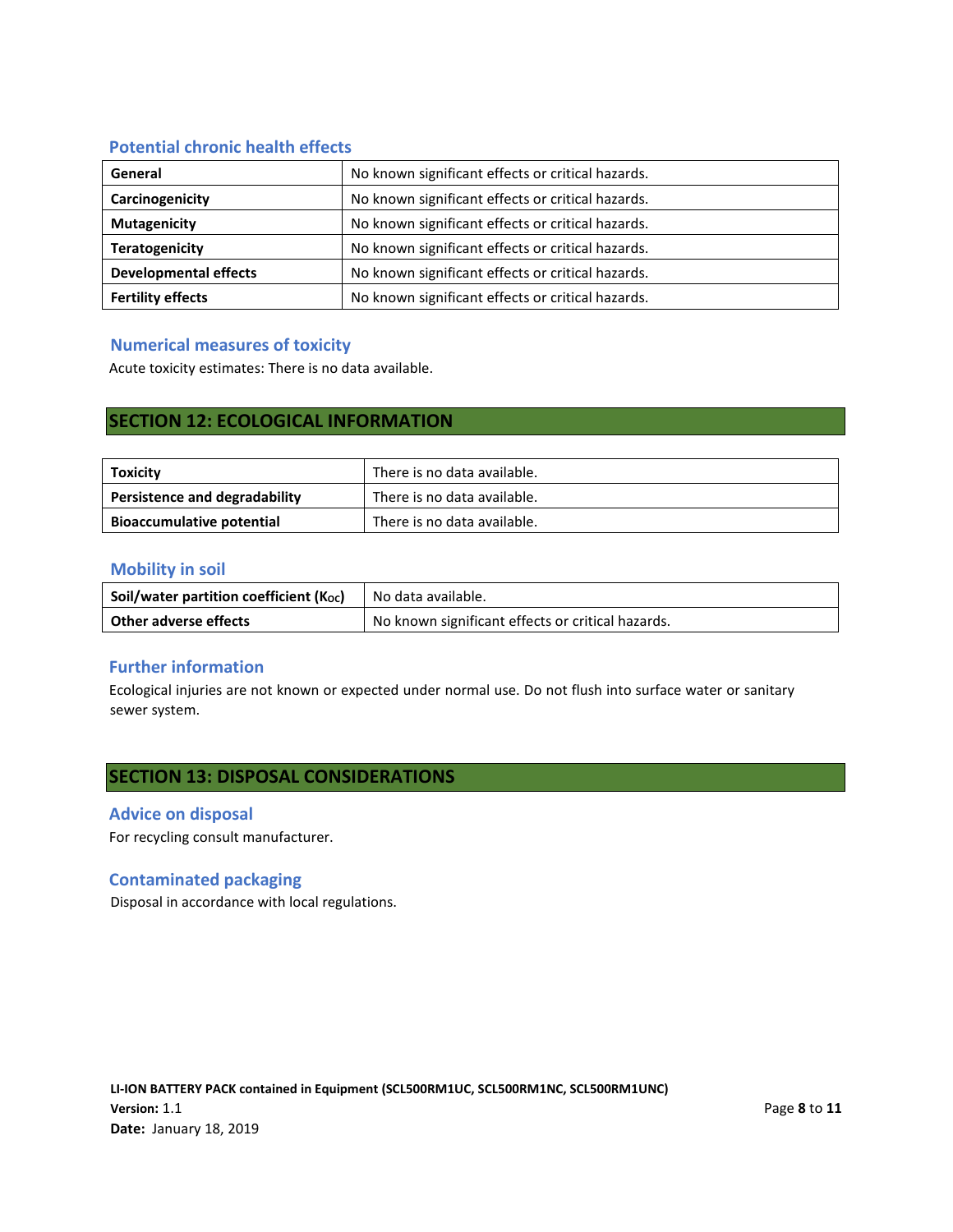# **SECTION 14: TRANSPORT INFORMATION**

Under IATA Dangerous Goods Regulations 60th Edition effective 1st January 2019 until 31st December 2019 accordance to IATA-Resolution 618 Annex "A" and in consultation with ICAO, Schneider Electric certifies that the referenced products are classified as follows:

|                                                     | <b>DOT</b>                                                                                                                                                                                                                                                                                                                                                                  | <b>TDG</b>                                                                 | <b>IMDG</b>                                                                | <b>IATA</b>                                                                |
|-----------------------------------------------------|-----------------------------------------------------------------------------------------------------------------------------------------------------------------------------------------------------------------------------------------------------------------------------------------------------------------------------------------------------------------------------|----------------------------------------------------------------------------|----------------------------------------------------------------------------|----------------------------------------------------------------------------|
| <b>UN number</b>                                    | <b>UN3481</b>                                                                                                                                                                                                                                                                                                                                                               | UN3481                                                                     | <b>UN3481</b>                                                              | <b>UN3481</b>                                                              |
| <b>UN proper</b><br>shipping name                   | LITHIUM ION<br><b>BATTERIES</b><br><b>CONTAINED IN</b><br><b>EQUIPMENT</b>                                                                                                                                                                                                                                                                                                  | LITHIUM ION<br><b>BATTERIES</b><br><b>CONTAINED IN</b><br><b>EQUIPMENT</b> | LITHIUM ION<br><b>BATTERIES</b><br><b>CONTAINED IN</b><br><b>EQUIPMENT</b> | LITHIUM ION<br><b>BATTERIES</b><br><b>CONTAINED IN</b><br><b>EQUIPMENT</b> |
| <b>Hazard Class</b>                                 | Class <sub>9</sub>                                                                                                                                                                                                                                                                                                                                                          | Class <sub>9</sub>                                                         | Class <sub>9</sub>                                                         | Class 9                                                                    |
| <b>Packing</b><br><b>Instruction &amp;</b><br>Label | PI966 Section II<br>UN 3481                                                                                                                                                                                                                                                                                                                                                 | PI966 Section II<br>UN 3481                                                | PI966 Section II                                                           | PI966 Section II<br><b>UN 348</b>                                          |
| <b>Additional</b><br>information                    | Less than 100 WH (33 WH each)<br>Note that the lithium ion battery packed with the product or shipped alone are in full<br>compliance with Section II of PI 966 and can be shipped in any quantity by air, road or sea.<br>Net weight of lithium battery per piece of equipment (per box)<br>$SCL500RM1UC = 0.56 kg$<br>$SCL500RM1NC = 0.56$ kg<br>$SCL500RM1UNC = 0.56 kg$ |                                                                            |                                                                            |                                                                            |

#### **AERG : 147**

Note: Original packaging is strong rigid outer packaging equivalent to its capacity and intended use. As a lithium ion battery contained within equipment, the unit is not subject to State of Charge Restrictions (SOC). The battery pack is contained within equipment that ensures its safe transport. UN38.3 Report on the pack elements are available upon request.

| Special precautions for user            | Not available. |  |
|-----------------------------------------|----------------|--|
| Transport in bulk according to Annex II | Not available. |  |
| of MARPOL 73/78 and the IBC Code        |                |  |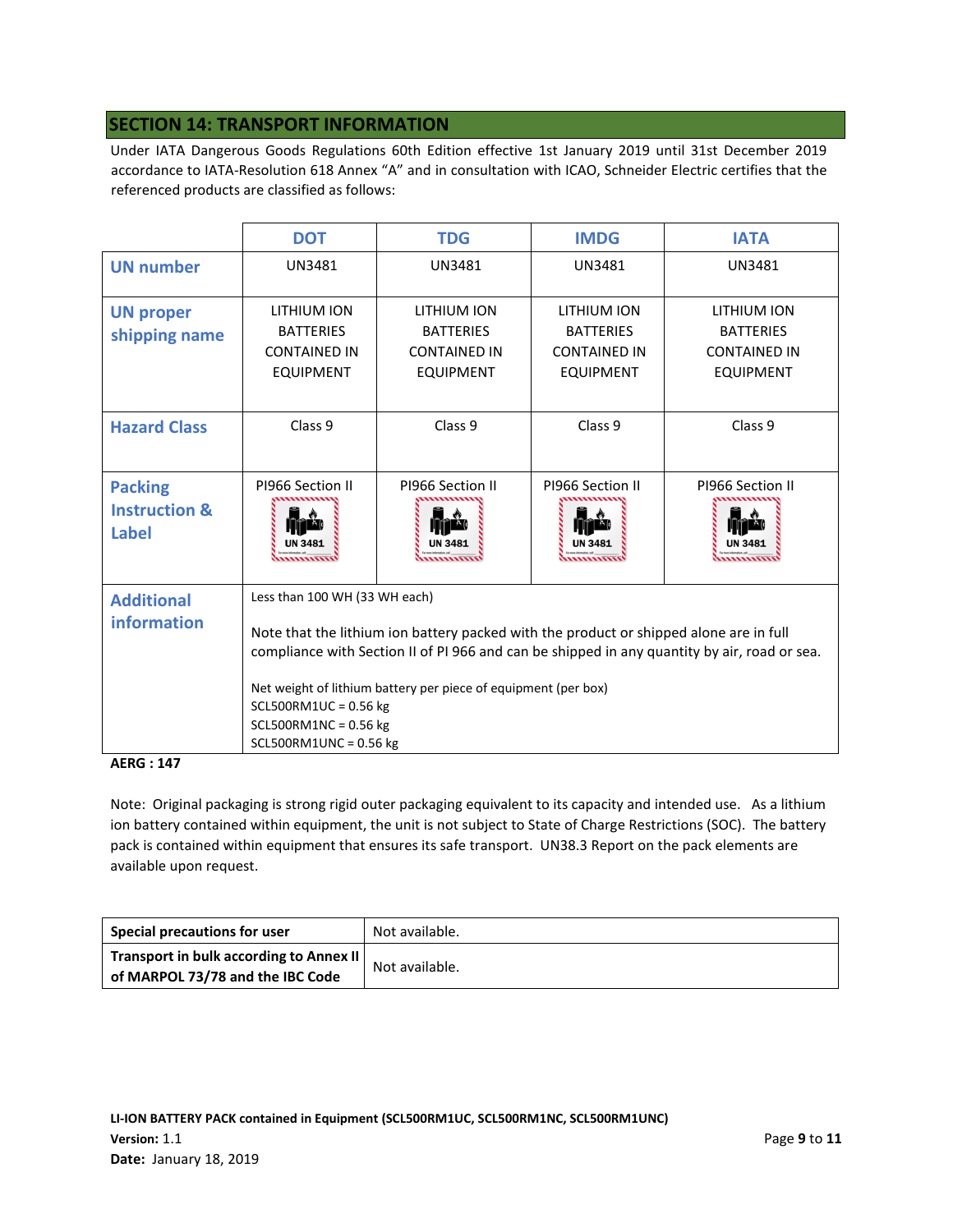# **SECTION 15: REGULATORY INFORMATION**

| <b>U.S. Federal regulations</b>                                                | <b>TSCA 8(a) CDR Exempt/Partial exemption:</b> All chemical component are<br>listed or exempt from listing<br>United States inventory (TSCA 8b): All components are listed or exempted. |
|--------------------------------------------------------------------------------|-----------------------------------------------------------------------------------------------------------------------------------------------------------------------------------------|
| <b>Clean Air Act Section 112 (b)</b><br><b>Hazardous Air Pollutants (HAPs)</b> | Not available.                                                                                                                                                                          |
| <b>Clean Air Act Section 602 Class I</b><br><b>Substances</b>                  | Not available.                                                                                                                                                                          |
| <b>Clean Air Act Section 602 Class II</b><br><b>Substances</b>                 | Not available.                                                                                                                                                                          |
| <b>DEA List I Chemicals (Precursor</b><br><b>Chemicals</b> )                   | Not available.                                                                                                                                                                          |
| <b>DEA List II Chemicals (Precursor</b><br><b>Chemicals</b> )                  | Not available.                                                                                                                                                                          |

## **SARA 302/304**

Composition/information on ingredients Not available.

SARA 304 RQ: Not available.

### **SARA 311/312**

Classification: Not applicable. Composition/information on ingredients. No products were found.

## **SARA 311/312**

Not applicable

### **SARA 313**

This product contains no toxic chemicals subject to the supplier notification requirements of Section 313.

### **State regulations**

| <b>Massachusetts</b> | Not known                                                             |
|----------------------|-----------------------------------------------------------------------|
| New York             | Not known                                                             |
| <b>New Jersey</b>    | Not known                                                             |
| Pennsylvania         | Not known                                                             |
| <b>California</b>    | Proposition 65 - No known Proposition 65 substances requiring warning |

### **Canada - Canadian lists**

| <b>Canadian NPRI</b>  | Not known  |
|-----------------------|------------|
| CEPA Toxic substances | Not known  |
| Canada inventory      | Not known. |